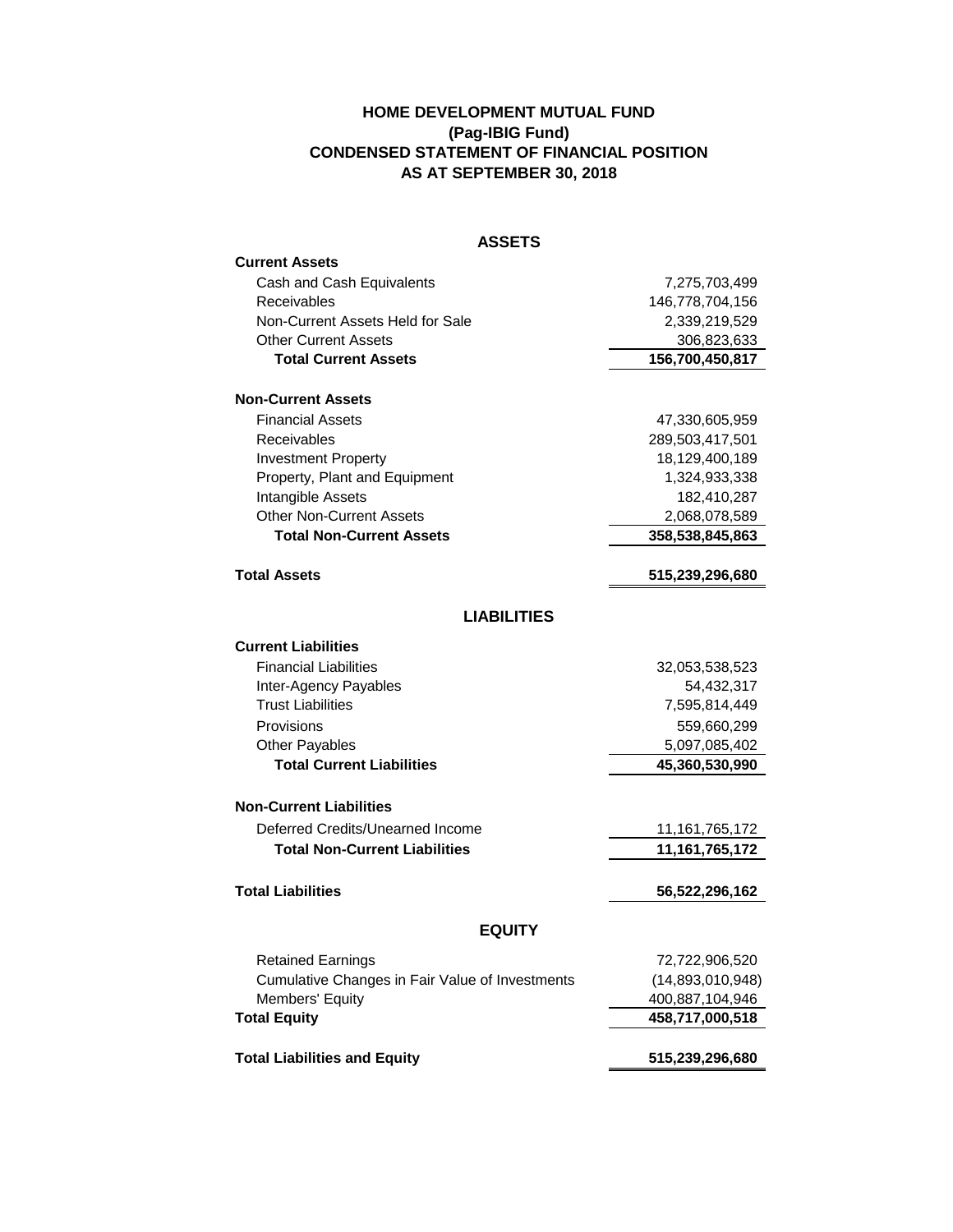## **HOME DEVELOPMENT MUTUAL FUND (Pag-IBIG Fund) CONDENSED STATEMENT OF COMPREHENSIVE INCOME FOR THE PERIOD ENDED SEPTEMBER 30, 2018**

| <b>Income</b>                                                      |                 |
|--------------------------------------------------------------------|-----------------|
| Service and Business Income                                        | 29,861,287,992  |
| Gains                                                              | 4,135,348,227   |
| Other Non-Operating Income                                         | 1,398,209,376   |
| <b>Total Income</b>                                                | 35,394,845,595  |
| <b>Expenses</b>                                                    |                 |
| <b>Personnel Services</b>                                          | 2,633,132,940   |
| Maintenance and Other Operating Expenses                           | 3,843,794,431   |
| <b>Financial Expenses</b>                                          | 22,060,515      |
| Non-Cash Expenses                                                  | 4,245,815,364   |
| <b>Total Expenses</b>                                              | 10,744,803,250  |
| <b>Profit(Loss) Before Tax</b>                                     | 24,650,042,345  |
| Net Assistance/Subsidy/(Financial Assistance/Subsidy/Contribution) | 50,903,520      |
| <b>Net Income</b>                                                  | 24,599,138,825  |
| <b>Other Comprehensive Income for the Period</b>                   | (9,559,736,520) |
| <b>Comprehensive Income</b>                                        | 15,039,402,305  |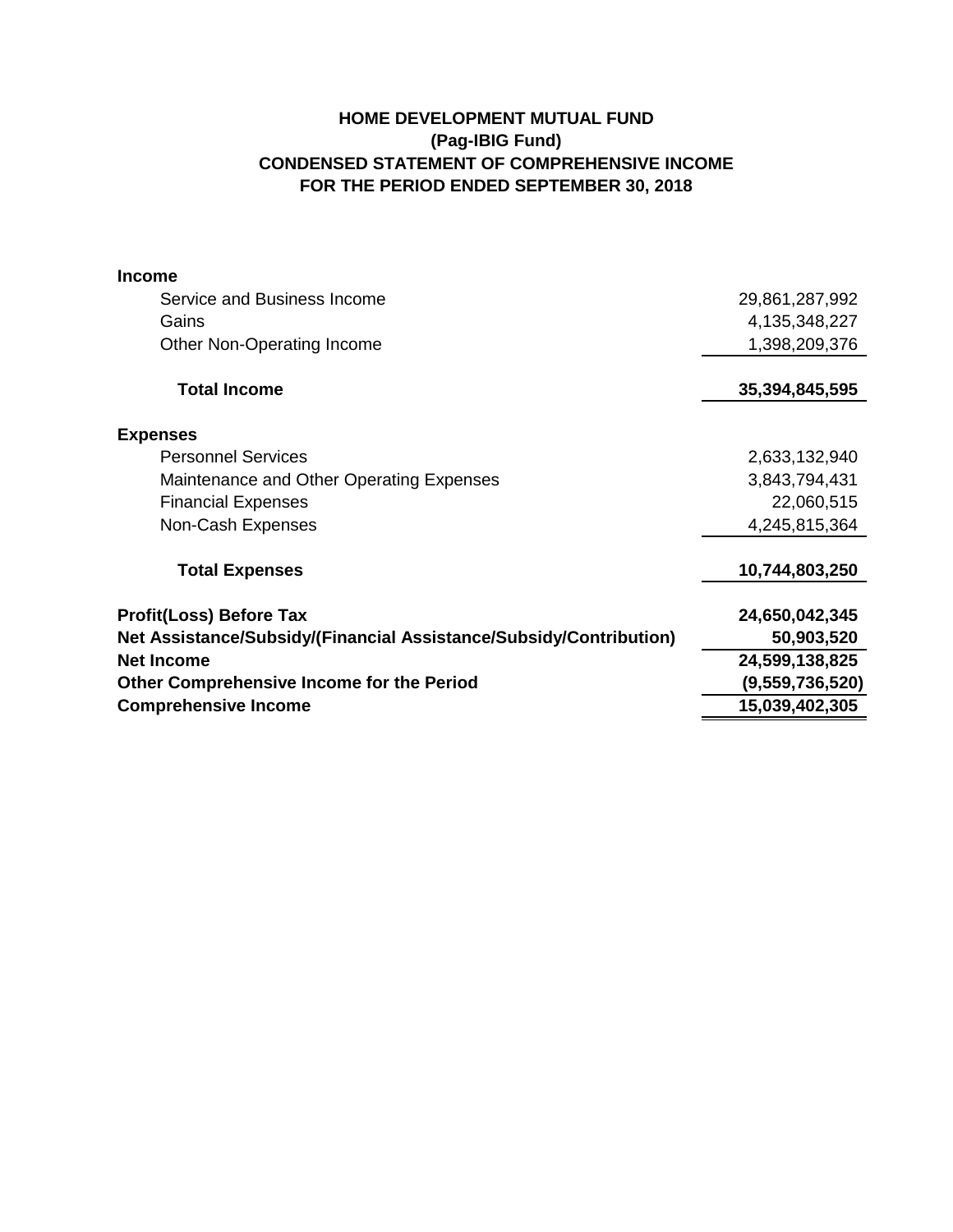## **HOME DEVELOPMENT MUTAL FUND (PAG-IBIG Fund) STATEMENT OF CHANGES IN EQUITY FOR THE PERIOD ENDED SEPTEMBER 30, 2018**

|                                                            | <b>Cumulative Changes</b><br>in Fair Value of<br>Investments | <b>Retained Earnings/</b><br>(Deficit) | <b>Members' Equity</b>             | <b>TOTAL</b>                     |
|------------------------------------------------------------|--------------------------------------------------------------|----------------------------------------|------------------------------------|----------------------------------|
| <b>BALANCE AT DECEMBER 31, 2017</b>                        | (5,333,274,428)                                              | 75,430,195,221                         | 361,436,072,685                    | 431,532,993,478                  |
| <b>CHANGES IN EQUITY FOR 2018</b><br>Add/(Deduct):         |                                                              |                                        |                                    |                                  |
| Members' Contribution<br>Comprehensive Income for the year | (9.559.736.520)                                              |                                        | 31,594,900,239                     | 31,594,900,239<br>15,039,402,305 |
| <b>Dividends</b><br>Provident Claims/Tav Offsetting        |                                                              | 24,599,138,825<br>(27, 293, 614, 914)  | 27,293,614,914<br>(14,278,391,924) | (14, 278, 391, 924)              |
| <b>Other Adjustments</b>                                   |                                                              | (12, 812, 612)                         | (5, 159, 090, 968)                 | (5, 171, 903, 580)               |
| <b>BALANCE AT SEPTEMBER 30, 2018</b>                       | (14,893,010,948)                                             | 72,722,906,520                         | 400,887,104,946                    | 458,717,000,518                  |